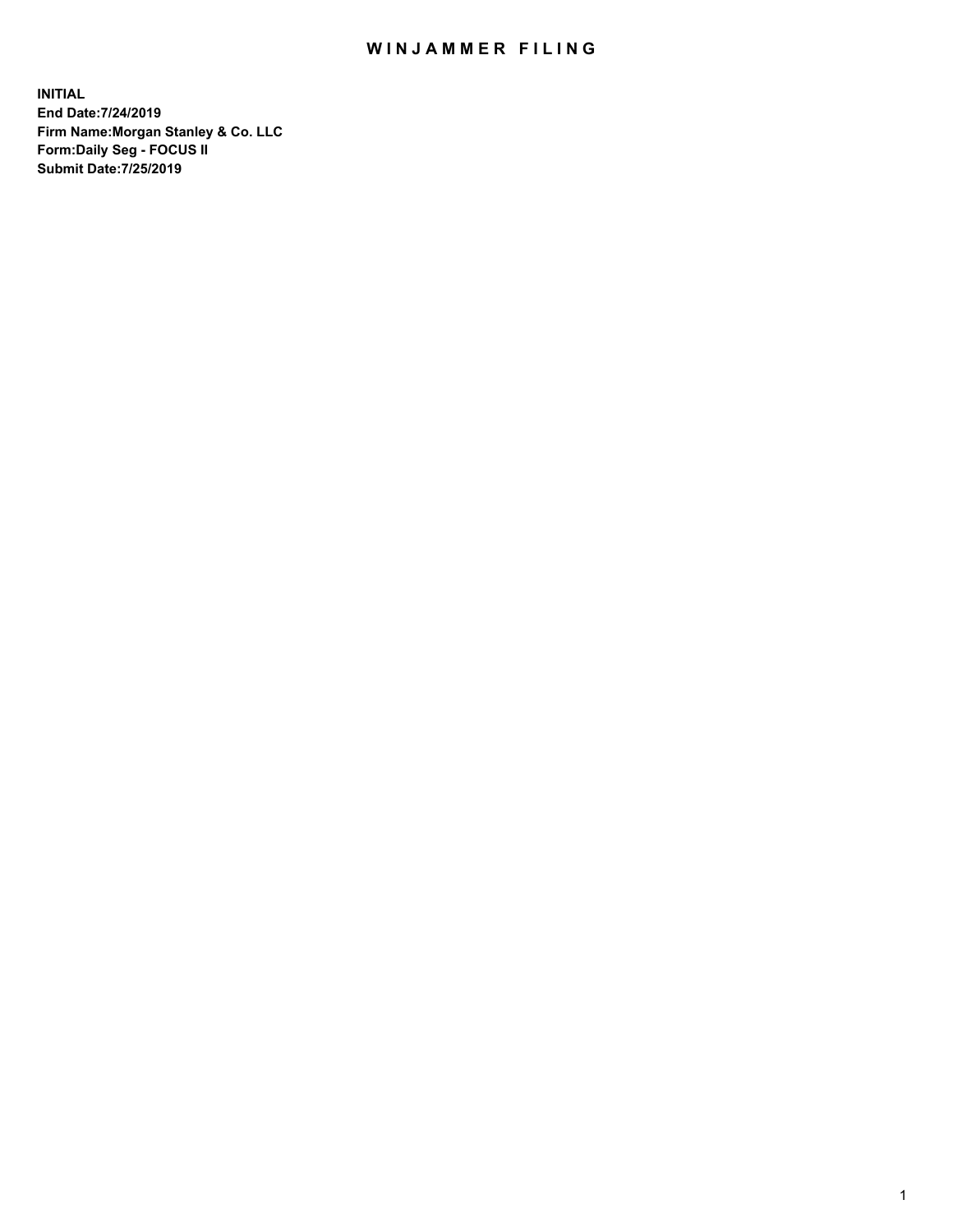**INITIAL End Date:7/24/2019 Firm Name:Morgan Stanley & Co. LLC Form:Daily Seg - FOCUS II Submit Date:7/25/2019 Daily Segregation - Cover Page**

| Name of Company                                                                                                                                                                                                                                                                                                                | Morgan Stanley & Co. LLC                                    |
|--------------------------------------------------------------------------------------------------------------------------------------------------------------------------------------------------------------------------------------------------------------------------------------------------------------------------------|-------------------------------------------------------------|
| <b>Contact Name</b>                                                                                                                                                                                                                                                                                                            | <b>Ikram Shah</b>                                           |
| <b>Contact Phone Number</b>                                                                                                                                                                                                                                                                                                    | 212-276-0963                                                |
| <b>Contact Email Address</b>                                                                                                                                                                                                                                                                                                   | Ikram.shah@morganstanley.com                                |
| FCM's Customer Segregated Funds Residual Interest Target (choose one):<br>a. Minimum dollar amount: ; or<br>b. Minimum percentage of customer segregated funds required:% ; or<br>c. Dollar amount range between: and; or<br>d. Percentage range of customer segregated funds required between:% and%.                         | 235,000,000<br><u>0</u><br>0 <sub>0</sub><br>0 <sub>0</sub> |
| FCM's Customer Secured Amount Funds Residual Interest Target (choose one):<br>a. Minimum dollar amount: ; or<br>b. Minimum percentage of customer secured funds required:%; or<br>c. Dollar amount range between: and; or<br>d. Percentage range of customer secured funds required between:% and%.                            | 140,000,000<br><u>0</u><br>0 <sub>0</sub><br>0 <sub>0</sub> |
| FCM's Cleared Swaps Customer Collateral Residual Interest Target (choose one):<br>a. Minimum dollar amount: ; or<br>b. Minimum percentage of cleared swaps customer collateral required:% ; or<br>c. Dollar amount range between: and; or<br>d. Percentage range of cleared swaps customer collateral required between:% and%. | 92,000,000<br><u>0</u><br><u>00</u><br>0 <sub>0</sub>       |

Attach supporting documents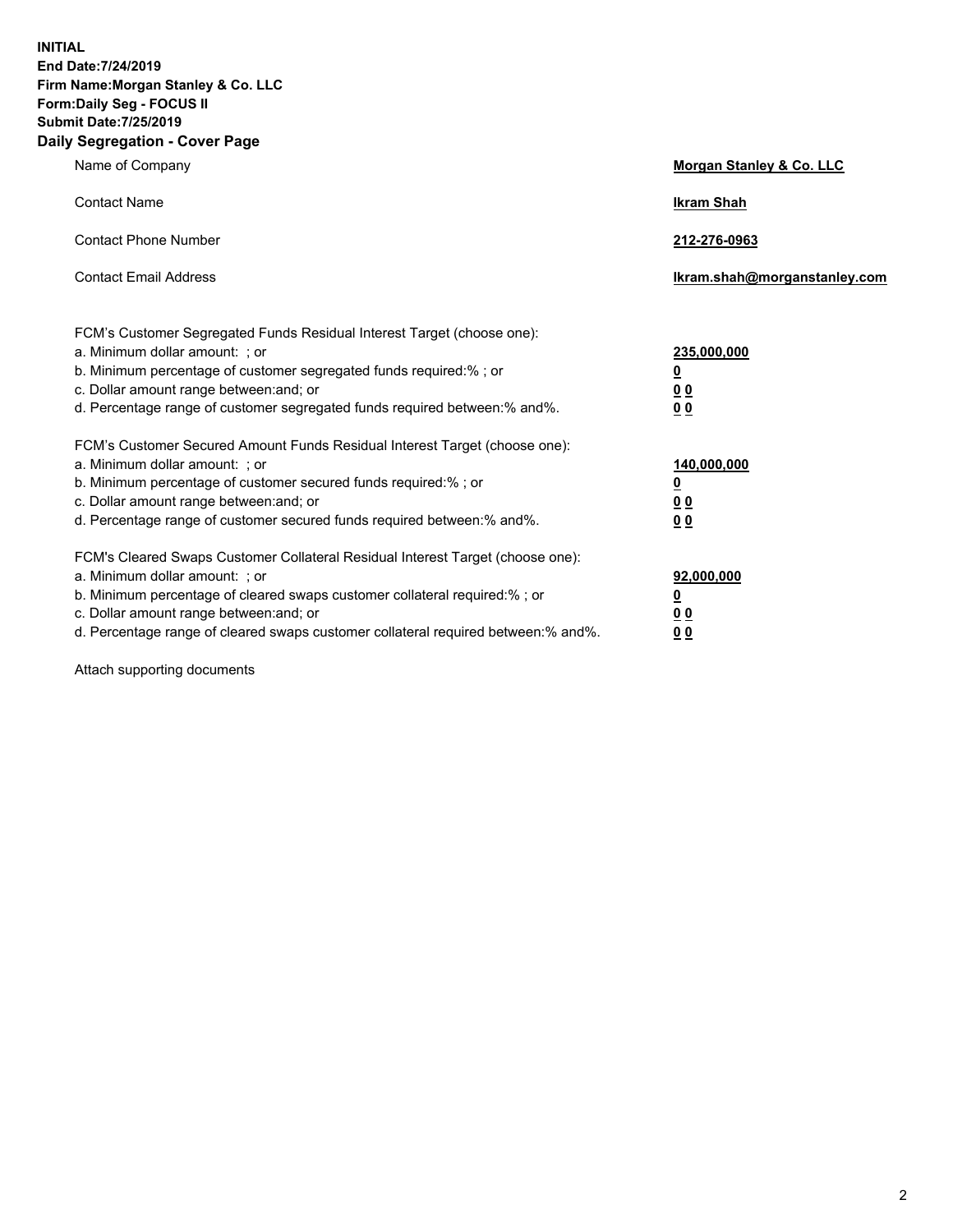## **INITIAL End Date:7/24/2019 Firm Name:Morgan Stanley & Co. LLC Form:Daily Seg - FOCUS II Submit Date:7/25/2019 Daily Segregation - Secured Amounts** Foreign Futures and Foreign Options Secured Amounts Amount required to be set aside pursuant to law, rule or regulation of a foreign government or a rule of a self-regulatory organization authorized thereunder **0** [7305] 1. Net ledger balance - Foreign Futures and Foreign Option Trading - All Customers A. Cash **2,640,589,685** [7315] B. Securities (at market) **2,547,313,129** [7317] 2. Net unrealized profit (loss) in open futures contracts traded on a foreign board of trade **400,315,364** [7325] 3. Exchange traded options a. Market value of open option contracts purchased on a foreign board of trade **20,275,349** [7335] b. Market value of open contracts granted (sold) on a foreign board of trade **-18,700,592** [7337] 4. Net equity (deficit) (add lines 1. 2. and 3.) **5,589,792,935** [7345] 5. Account liquidating to a deficit and account with a debit balances - gross amount **90,376,502** [7351] Less: amount offset by customer owned securities **-89,012,450** [7352] **1,364,052** [7354] 6. Amount required to be set aside as the secured amount - Net Liquidating Equity Method (add lines 4 and 5) **5,591,156,987** [7355] 7. Greater of amount required to be set aside pursuant to foreign jurisdiction (above) or line 6. **5,591,156,987** [7360] FUNDS DEPOSITED IN SEPARATE REGULATION 30.7 ACCOUNTS 1. Cash in banks A. Banks located in the United States **164,295,717** [7500] B. Other banks qualified under Regulation 30.7 **499,239,725** [7520] **663,535,442** [7530] 2. Securities A. In safekeeping with banks located in the United States **891,370,143** [7540] B. In safekeeping with other banks qualified under Regulation 30.7 **0** [7560] **891,370,143** [7570] 3. Equities with registered futures commission merchants A. Cash **6,486,423** [7580] B. Securities **0** [7590] C. Unrealized gain (loss) on open futures contracts **436,979** [7600] D. Value of long option contracts **0** [7610] E. Value of short option contracts **0** [7615] **6,923,402** [7620] 4. Amounts held by clearing organizations of foreign boards of trade A. Cash **0** [7640] B. Securities **0** [7650] C. Amount due to (from) clearing organization - daily variation **0** [7660] D. Value of long option contracts **0** [7670] E. Value of short option contracts **0** [7675] **0** [7680] 5. Amounts held by members of foreign boards of trade A. Cash **2,162,629,087** [7700] B. Securities **1,655,942,986** [7710] C. Unrealized gain (loss) on open futures contracts **399,878,385** [7720] D. Value of long option contracts **20,275,349** [7730] E. Value of short option contracts **-18,700,592** [7735] **4,220,025,215** [7740] 6. Amounts with other depositories designated by a foreign board of trade **0** [7760] 7. Segregated funds on hand **0** [7765] 8. Total funds in separate section 30.7 accounts **5,781,854,202** [7770] 9. Excess (deficiency) Set Aside for Secured Amount (subtract line 7 Secured Statement **190,697,215** [7380]

- Page 1 from Line 8)
- 10. Management Target Amount for Excess funds in separate section 30.7 accounts **140,000,000** [7780]
- 11. Excess (deficiency) funds in separate 30.7 accounts over (under) Management Target **50,697,215** [7785]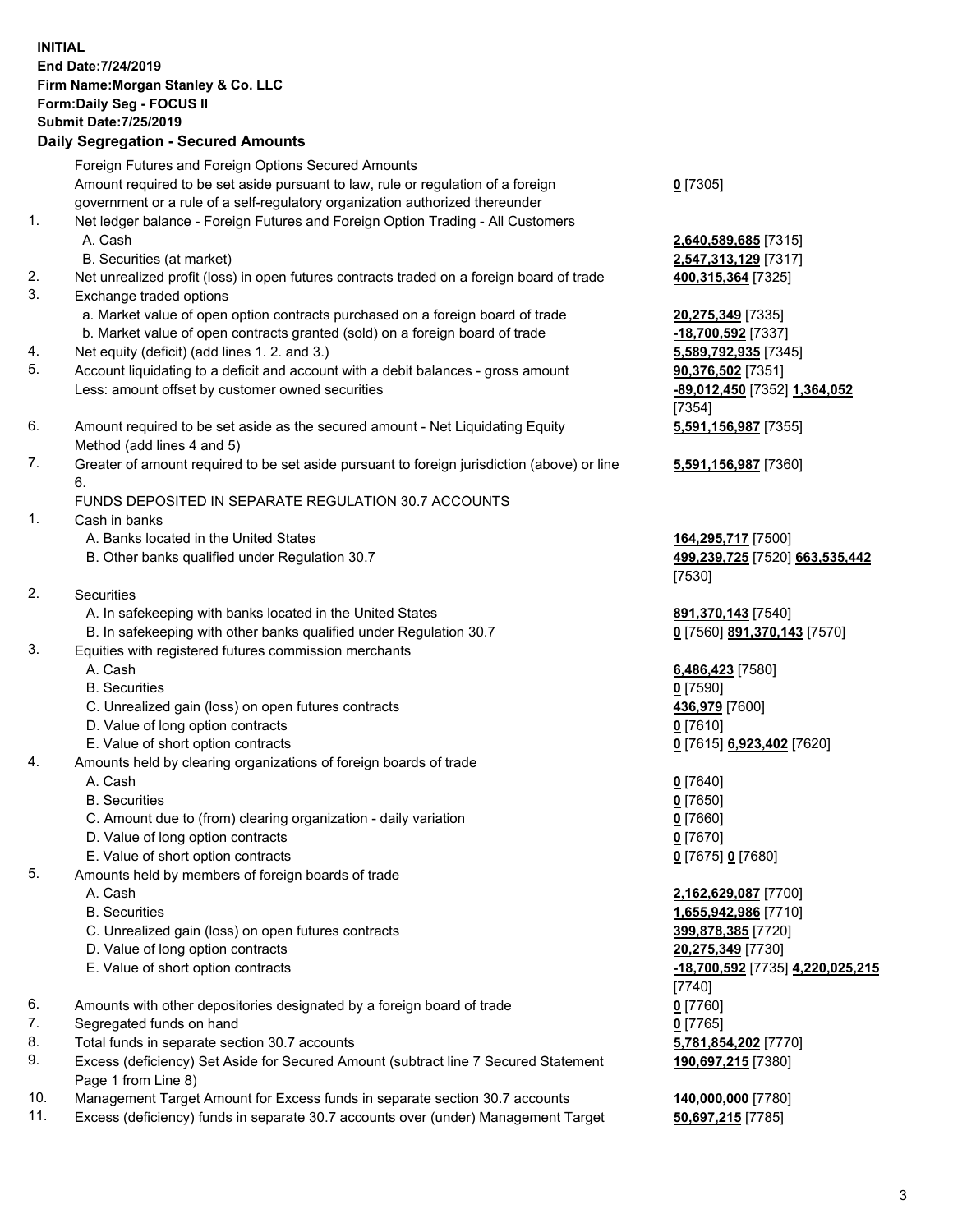**INITIAL End Date:7/24/2019 Firm Name:Morgan Stanley & Co. LLC Form:Daily Seg - FOCUS II Submit Date:7/25/2019 Daily Segregation - Segregation Statement** SEGREGATION REQUIREMENTS(Section 4d(2) of the CEAct) 1. Net ledger balance A. Cash **7,717,947,064** [7010] B. Securities (at market) **6,105,840,140** [7020] 2. Net unrealized profit (loss) in open futures contracts traded on a contract market **3,452,448,645** [7030] 3. Exchange traded options A. Add market value of open option contracts purchased on a contract market **675,355,195** [7032] B. Deduct market value of open option contracts granted (sold) on a contract market **-592,173,150** [7033] 4. Net equity (deficit) (add lines 1, 2 and 3) **17,359,417,894** [7040] 5. Accounts liquidating to a deficit and accounts with debit balances - gross amount **182,401,710** [7045] Less: amount offset by customer securities **-180,503,712** [7047] **1,897,998** [7050] 6. Amount required to be segregated (add lines 4 and 5) **17,361,315,892** [7060] FUNDS IN SEGREGATED ACCOUNTS 7. Deposited in segregated funds bank accounts A. Cash **4,857,775,444** [7070] B. Securities representing investments of customers' funds (at market) **0** [7080] C. Securities held for particular customers or option customers in lieu of cash (at market) **679,025,397** [7090] 8. Margins on deposit with derivatives clearing organizations of contract markets A. Cash **6,484,922,898** [7100] B. Securities representing investments of customers' funds (at market) **0** [7110] C. Securities held for particular customers or option customers in lieu of cash (at market) **5,426,814,743** [7120] 9. Net settlement from (to) derivatives clearing organizations of contract markets **105,636,234** [7130] 10. Exchange traded options A. Value of open long option contracts **675,355,195** [7132] B. Value of open short option contracts **-592,173,150** [7133] 11. Net equities with other FCMs A. Net liquidating equity **9,704,384** [7140] B. Securities representing investments of customers' funds (at market) **0** [7160] C. Securities held for particular customers or option customers in lieu of cash (at market) **0** [7170] 12. Segregated funds on hand **0** [7150] 13. Total amount in segregation (add lines 7 through 12) **17,647,061,145** [7180] 14. Excess (deficiency) funds in segregation (subtract line 6 from line 13) **285,745,253** [7190]

- 15. Management Target Amount for Excess funds in segregation **235,000,000** [7194]
- 16. Excess (deficiency) funds in segregation over (under) Management Target Amount Excess

**50,745,253** [7198]